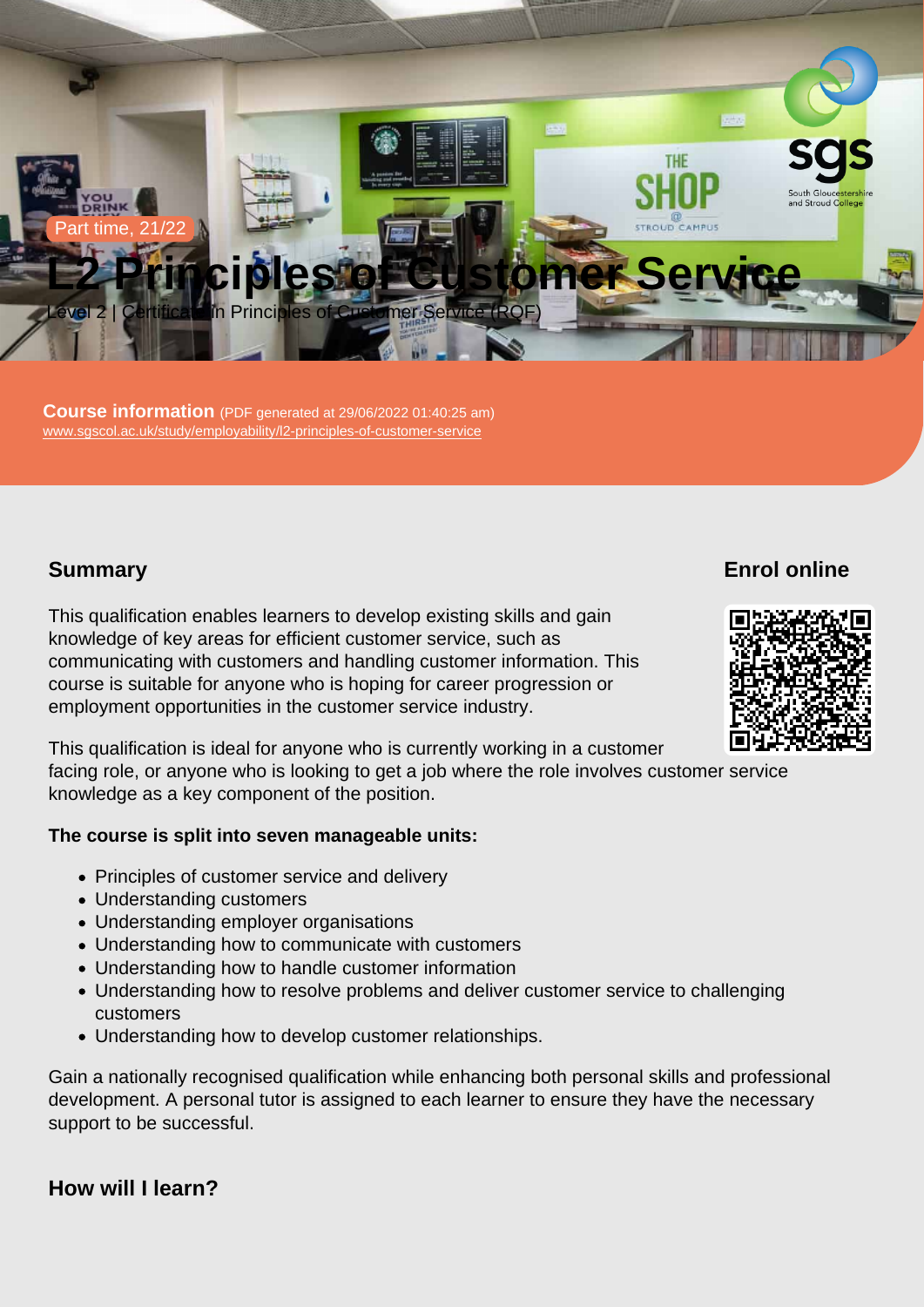Studying via distance learning means you can choose when and where you study. Giving you the freedom to choose your learning schedule yourself whilst still gaining certification from your chosen subject.

We recommend spending a minimum of 2-4 hours per week on this course, with the length depending on the amount of study time you allocate however, we recommend completing within 12 weeks.

We appreciate this may be a new way of learning for many of you or there may be some further support required. If you find yourself feeling less than confident and look for additional support, we want to make sure we are there to offer that little bit extra and tailor it to your needs. This may include a phone calls or emails with one of our dedicated tutors and support staff to help guide you through your course.

The choosen platform for this course is The Skills Network. Skills Network is one of the most successful providers of online courses and qualifications in the UK. Allowing learners to study at their own pace, in their own home or workplace learning centre at a time that fits around people's busy lives.

On successful enrolment onto this course you will be provided with all the details required to login to your learning platform.

Online courses enable you to set your own learning pace with the added flexibility of working to your own schedule. No classroom attendance is required, giving you full control of your learning whilst still having access to our experienced teaching and learning staff as required.

## **Entry Requirements**

To study this course you must meet the following criteria:

- You must be aged 19 years or over as of 31/08/2021
- You must have lived in the EU for the last three years
- You must currently reside in England
- You understand that this is a Level 2 qualification and a level of English and Math's is beneficial to completing
- You understand the typical duration of this course is 12 weeks and self-commitment should be made to allow yourself to provide detailed responses to the assignments

# **Additional Information**

### **With you every step of the way!**

Get more from your online courses, let us help you succeed with bespoke packages led by our dedicated online support team:

- Occupational specialists and tutors just a click away to support you
- Expert digital team on hand to resolve IT issues
- Access to free online community for those suffering with adveres mental health, 24 hours a day
- Enjoy incredible discounts while you study with your NUS/Totum student card